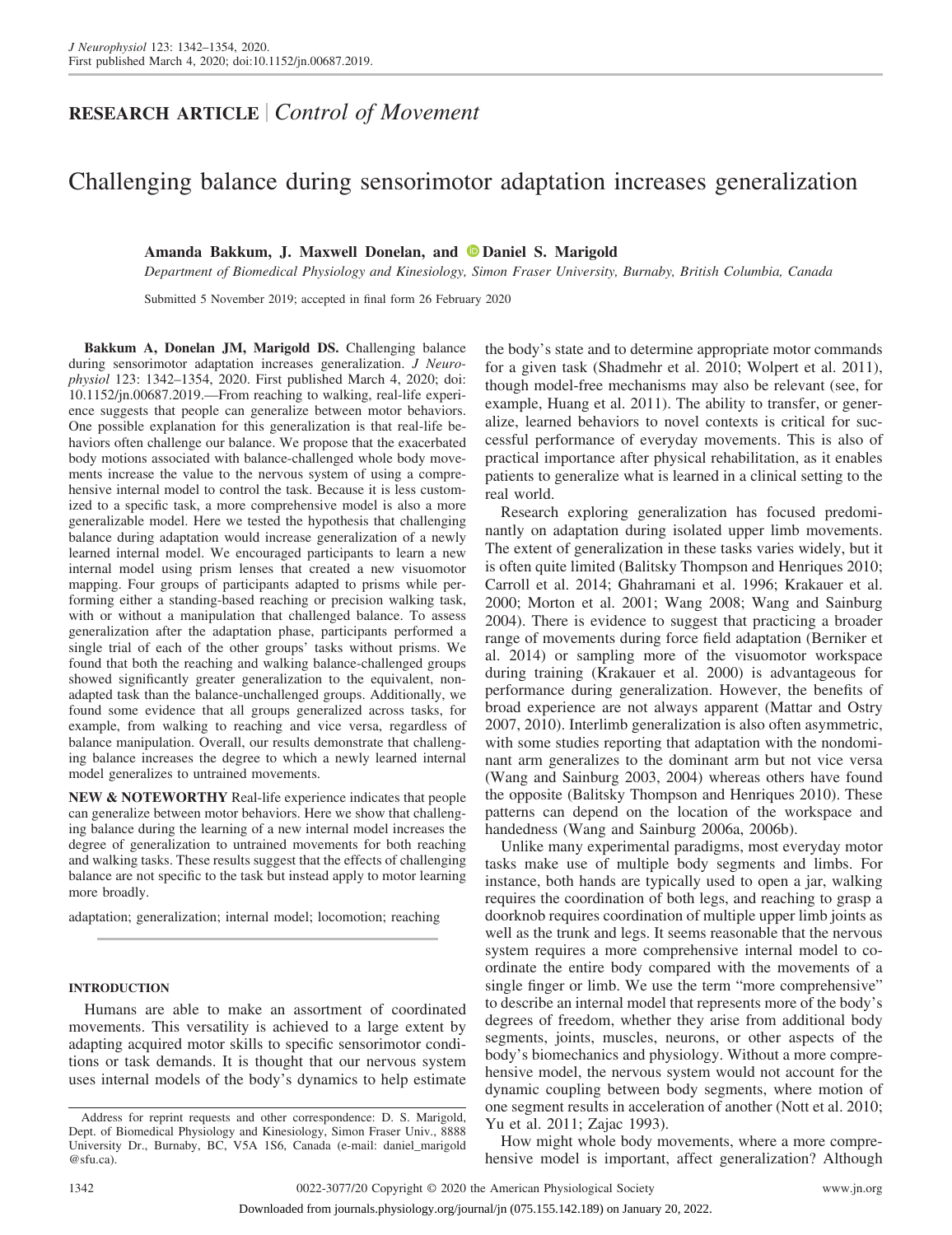research addressing this question is limited, symmetric generalization between the two legs does occur when learning a leg tracking task while walking (Krishnan et al. 2017). In addition, we have shown that prism adaptation while walking and stepping on targets or over obstacles generalizes between the two tasks, albeit not completely (Alexander et al. 2013). Furthermore, the adaptation to split-belt treadmill walking generalizes to overground walking to some degree (Choi and Bastian 2007; Torres-Oviedo and Bastian 2012), though there is limited generalization of this adaptation between walking and running (Ogawa et al. 2012). Interestingly, Morton and Bastian (2004) showed that prism adaptation of walking generalized to standing-based reaching but not vice versa. Other research using different reaching and walking tasks, however, found the opposite (Michel et al. 2008): prism adaptation during reaching generalized to walking, but that during walking did not generalize to reaching. Taken together, these findings indicate that simply using more of the body during adaptation does not appear to maximize generalization, suggesting that other factors are involved.

Balance is fundamental to virtually all meaningful motor tasks. For instance, both reaching to grab a box of cereal from a shelf and walking across different terrain rely on appropriate foot placement and extensive muscle coordination to control the body. The seated, isolated upper limb tasks typically studied in the laboratory fail to account for the balance required in real-life movements and the possible role that balance plays in sensorimotor learning. Even in many laboratory-based walking paradigms (e.g., Roemmich and Bastian 2015), balance is not challenged to the same extent as in real-world environments. Challenges to balance increase the body's sensitivity to movement disturbances, including disturbances that arise from discrepancies between the nervous system's internal model of the body's dynamics and the body's actual dynamics. For instance, under stable conditions some unintended motion may be ignored and not represented in the nervous system's internal model of the body, since the effects of this motion are trivial. When balance is challenged, however, the same motion might destabilize the body to a greater extent and therefore needs to be modeled to prevent a fall. We argue that the necessity to control exacerbated body motions associated with balancechallenged, whole body movements increases the value to the nervous system of using an accurate and comprehensive internal model. A more comprehensive model is also a more generalizable model—it is less customized to a specific task. Therefore, we tested the hypothesis that challenging balance during adaptation enhances generalization.

To test our hypothesis, we had different groups of participants adapt to a novel visuomotor mapping induced by prism lenses while performing a standing-based reaching or walking task, with and without a manipulation that challenged balance. The prisms caused a mismatch between what the participants saw and how they moved, making their current internal model obsolete. The nervous system had to adapt its model to perform the task successfully. Previous work from our laboratory demonstrated model-based learning in prism adaptation during a precision walking task similar to that used in this study (Maeda et al. 2017a). We then probed generalization of this new model by having participants perform a different, nonadapted task/ condition. As a primary test of our hypothesis, we probed generalization between balance-unchallenged and balancechallenged reaching and between balance-unchallenged and balance-challenged walking. Given the conflicting results of past research (Michel et al. 2008; Morton and Bastian 2004; Savin and Morton 2008), and as a secondary test of our hypothesis, we also probed generalization across the standingbased reaching and walking tasks.

#### **MATERIALS AND METHODS**

*Participants.* Forty-eight participants (mean  $\pm$  SD age = 22.9  $\pm$ 3.7 yr; 25 men, 23 women; right limb dominant, as defined by the limb used to either kick or throw a ball) with no known musculoskeletal, neurological, or visual disease participated in this study. Four participants wore corrective lenses (glasses or contact lenses) during the experiments. The Office of Research Ethics at Simon Fraser University approved the study, and each participant provided written informed consent before participating.

*Experimental tasks and data collection.* We randomly assigned participants to one of four adaptation groups  $(n = 12 \text{ each})$ . Each group learned a novel visuomotor mapping induced by prism lenses (Fig. 1*A*) while performing either a precision reaching or walking task. These tasks were performed while balance was challenged (balance challenged) or without an additional balance manipulation (balance unchallenged). This created the following groups: balanceunchallenged reaching, balance-challenged reaching, balance-unchallenged walking, and balance-challenged walking. We assessed how the balance manipulation affected *1*) the generalization of the learned visuomotor mapping across the different balance conditions for the same task (e.g., generalization from the balance-unchallenged to the balance-challenged walking task) and *2*) the generalizability of learning across different tasks (e.g., from balance-unchallenged reaching to balance-unchallenged walking). To assess generalization, participants performed a single trial of each of the other groups' tasks without prisms, as well as a non-limb-based, seated reaching task using head movements. Figure 1*C* illustrates the experimental tasks performed during the testing session.

For the standing-based reaching tasks, participants stood at ~90% of their arm's length away from a screen ( $279 \times 218$  cm) and reached to the medial-lateral (ML) center of a back-projected target (width: 1 cm; vertical length: 12 cm) with the index finger of their right hand (Fig. 1*B*). As we were primarily concerned with end-point error in the ML dimension, we used a longer target to reduce the accuracy demand in the vertical dimension. Participants wore comfortable walking shoes and performed this task while having their balance challenged or without any additional balance manipulation. For the balanceunchallenged condition, participants performed the task with their feet approximately shoulder width apart (Fig. 1*C1*). For the balancechallenged condition, participants performed the task with inflatable rubber hemispheres (radii: 8.5 cm) attached to the soles of their shoes to reduce the control afforded by shifting the center of pressure under the base of support (Fig. 1*C2*). We instructed participants to stand with their feet as close together as possible without the rubber hemispheres touching each other. Participants placed the index finger of their reaching hand on their chin before the start of each trial. An experimenter helped stabilize the participants before the start of each trial; thereafter, the participant performed the reach without any assistance. A safety harness system attached to the participants at all times prevented falling to the ground in the event of a loss of balance; however, no participant engaged the system during the course of the experiment.

For the precision walking tasks, participants walked and stepped with their right foot onto the ML center of a projected target  $(3 \times 36)$ cm) without stopping (Fig. 1*B*). As we were primarily concerned with end-point error in the ML dimension, we used a longer target to reduce the accuracy demand in the anterior-posterior (AP) dimension and to prevent participants from using shuffle steps near the target area. Participants took a minimum of two steps before and after the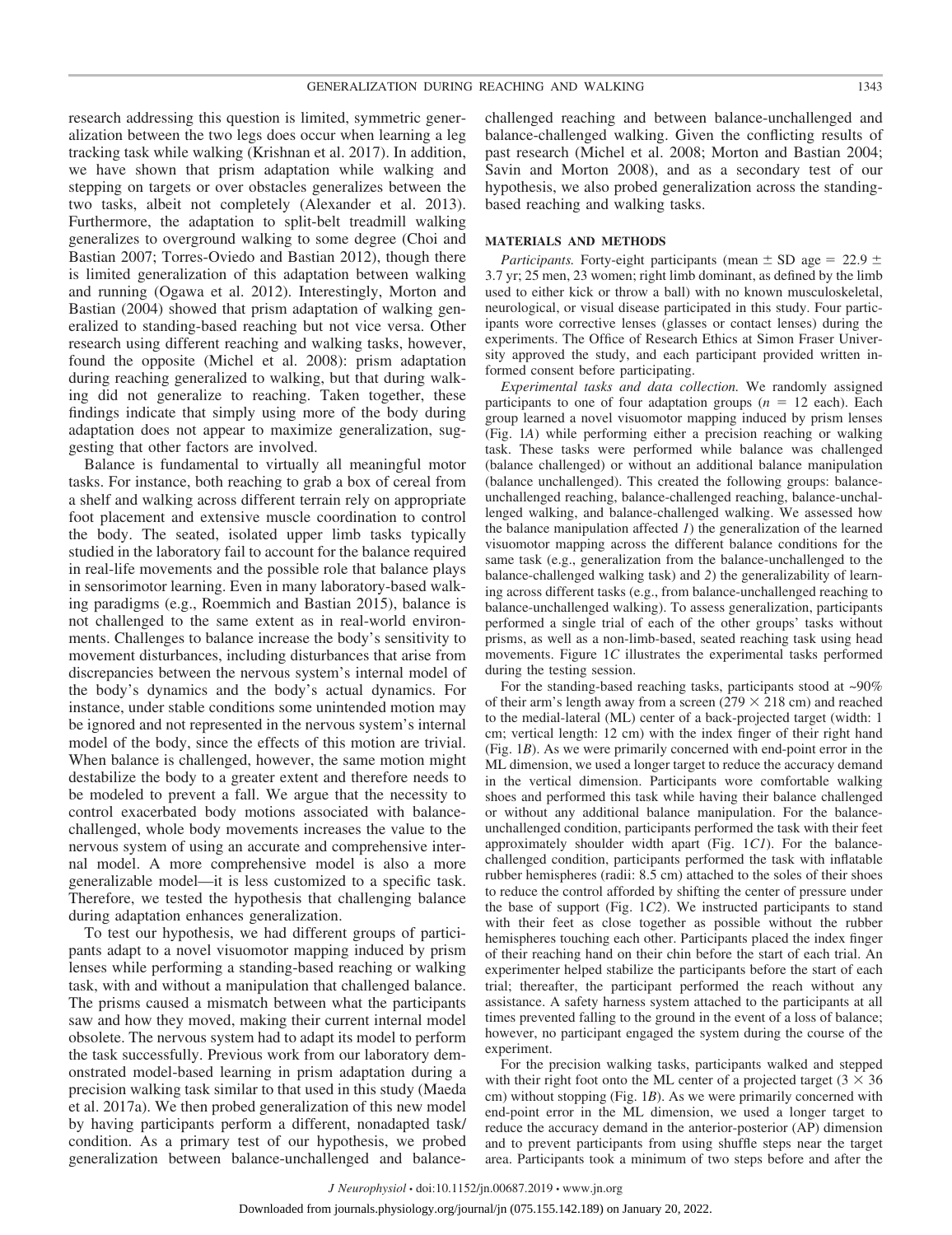## 1344 GENERALIZATION DURING REACHING AND WALKING



Fig. 1. Experimental tasks. *A*: a simulated view of the target through the goggles coupled with zero-diopter (non-visual field shifting) lenses and 20-diopter prism lenses that shift the perceived location of the target 11.4° to the right. *B*: an illustration showing positive (+) and negative (-) medial-lateral (ML) end-point error, defined as the distance between a position marker on the limb and the center of the target line. AP, anterior-posterior direction in laboratory space. *C*: an illustration of each experimental task performed during the testing session. This includes balance-unchallenged reaching (*1*), balance-challenged reaching (*2*), balance-unchallenged walking (*3*), balance-challenged walking (*4*), and non-limb-based, seated reaching (*5*) tasks.

step to the target. The two preceding steps allowed participants to determine their walking trajectory and align themselves in preparation for the step to the target, which we positioned in the center of the walkway for all trials. Participants performed this task while balance was challenged or without any additional balance manipulation. For the balance-unchallenged condition, participants performed the task while wearing normal walking shoes (Fig. 1*C3*). For the balancechallenged condition, participants performed the task with the same inflatable rubber hemispheres described above attached to the soles of their shoes (Fig. 1*C4*). An experimenter helped stabilize the participants before the start of each trial. Thereafter, the participant performed the task without assistance. We randomized the participant's AP starting location (between 1.5 and 2.5 m) in all trials to avoid learning of specific walking sequences or timing and to increase the demand for visual feedback during the task.

For the reaching tasks, an LCD projector (Epson EX7200) backprojected the target onto a screen ( $279 \times 218$  cm). We aligned the top of the target to the participant's chin. For the walking tasks, a different LCD projector (Epson PowerLight 5535U; brightness of 5,500 lm) displayed the target on a black uniform mat covering the walking path (~6 m long). We configured the target's size and position in MATLAB (The MathWorks, Natick, MA) with the Psychophysics Toolbox, version 3 (Brainard 1997; Kleiner et al. 2007). To diminish the effect of environmental references and increase target visibility, participants performed the tasks under reduced light conditions (~0.9 lx).

We also designed a non-limb-based, seated reaching task to serve as a universal comparison for generalization across adaptation groups. For this task, participants sat on a backless stool at  $\sim 90\%$  of their arm's length away from a screen ( $279 \times 218$  cm) and reached with their head to the ML center of a back-projected target  $(1 \times 12 \text{ cm})$ , using a pointing instrument (tongue depressor,  $1.75 \times 15.24$  cm) placed in their mouth (Fig. 1*C5*). We aligned the top of the target to the participant's chin. The participants used head movements to reach to targets, while in a seated position, to reduce favoring of the limbs involved in either reaching or walking task and to minimize the need to control whole body balance.

For all tasks, we instructed participants to be as accurate as possible when reaching, stepping, or head-pointing to the target. We also instructed participants to perform the tasks at a quick and constant pace. These guidelines minimized online corrections of the finger or leg/foot trajectory to more closely match previous experiments in which the movements are ballistic and emphasize the use of sensory feedback before movement. Participants received visual feedback through the lenses during each task; however, we instructed the participants to have their eyes open only when they were performing the task, to prevent adaptation between trials. To begin a trial, participants opened their eyes once cued by an audible tone and immediately started moving to the target. An experimenter demonstrated each task before the testing.

An Optotrak Certus motion capture camera (Northern Digital, Waterloo, ON, Canada), positioned perpendicular to the walkway, recorded (at 120 Hz) infrared-emitting position markers placed on the participant's midback (in line with the sternum) and index finger of the right hand and bilaterally on the heel, midfoot (second to third metatarsal head), and toe (third metatarsal). Additionally, we attached a position marker to the end of the tongue depressor used during the non-limb-based, seated reaching task. An electromyography (EMG) system (MA300; Motion Laboratory Systems, Baton Rouge, LA), synchronized via the Optotrak data acquisition unit, recorded leg muscle activity at a sampling frequency of 2,040 Hz. Before electrode placement, we cleaned the skin locations with alcohol. We recorded surface EMG from electrodes placed bilaterally over the belly of the tibialis anterior, medial gastrocnemius, vastus lateralis, and biceps femoris muscles.

*Experimental protocol.* All participants performed baseline, adaptation, generalization, readaptation, and postadaptation phases. During each phase, participants wore goggles coupled with either 20-diopter prism lenses or zero-diopter (non-visual field shifting) lenses (Fig. 2*A*). The 20-diopter prism lenses displaced the perceived location of the target  $\sim$ 11.4 $\degree$  to the right (Fig. 1*A*). This altered the relationship between visual inputs and motor commands and caused errors in the goal-directed limb movements. The goggles blocked a portion of the peripheral visual field, such that the participants had to look through the lenses during the tasks. Figure 2 illustrates an example of the experimental protocol and the predicted end-point error responses for each phase of testing.

Participants performed 20 baseline trials for their respective adaptation tasks as well as 20 baseline trials for each generalization task (100 trials in total) while wearing zero-diopter lenses. Participants performed the baseline trials for the adaptation task last, before the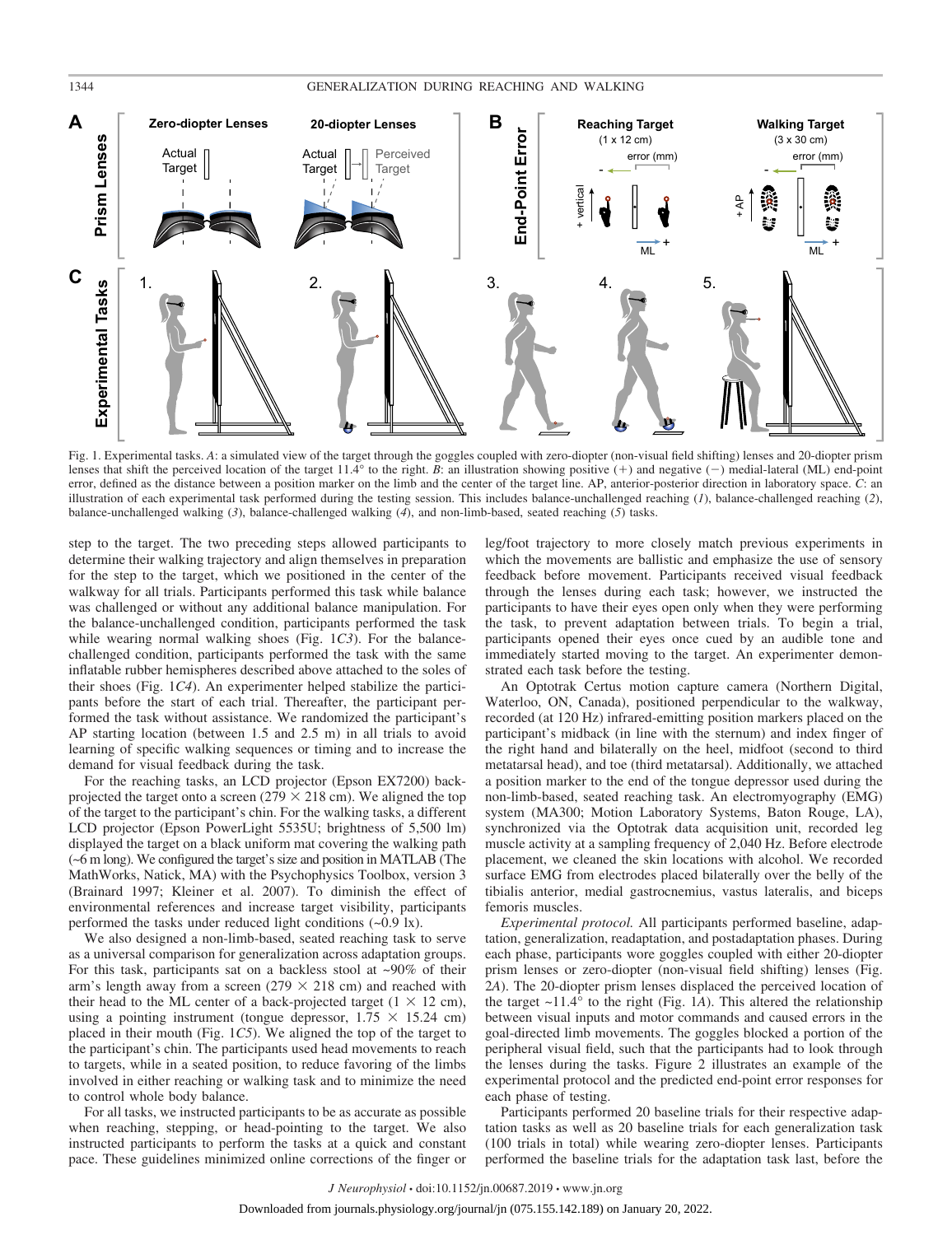## GENERALIZATION DURING REACHING AND WALKING 1345



Fig. 2. Experimental protocol. *A*: all participants performed baseline, adaptation, generalization, readaptation, and postadaptation phases. Depending on the phase, participants wore goggles paired with either zero-diopter or 20-diopter lenses. *B*: an example using the balance-challenged walking group of the experimental tasks performed throughout the testing session. Participants performed a total of 5 precision reaching and walking tasks while balance was challenged (balance challenged, BC) or without an additional balance manipulation (balance unchallenged, BU). Participants performed the baseline trials for the adaptation task last, before the adaptation phase. We randomized the order of the remaining baseline conditions and matched this order for the generalization tasks interspersed within the adaptation phase. *C*: an illustration of the predicted end-point error profiles for each phase of testing. See text for details.

adaptation phase. We randomized the order of the remaining baseline conditions and matched this order for the generalization tasks interspersed within the adaptation phase. During the adaptation phase, participants learned the novel visuomotor mapping induced by the 20-diopter prism lenses while performing 60 trials of their assigned adaptation task.

Each participant performed a total of four generalization trials, which we split into two phases with two generalization tasks each. Participants performed a single generalization trial of each of the other groups' adaptation tasks, as well as a non-limb-based, seated reaching task using head movements. For example, the balance-challenged walking group performed the balance-unchallenged walking task, both the balance-challenged and -unchallenged reaching tasks, and the non-limb-based, seated reaching task (see Fig. 2*B*). Participants performed the generalization tasks with the zero-diopter lenses to determine whether the learned mapping was applied to the different, nonadapted task. To mitigate any deadaptation that occurred during the generalization trials, participants performed 20 readaptation trials after each generalization phase while wearing the 20-diopter prism lenses (i.e., readaptation phases). Finally, participants performed one trial of their respective adaptation tasks after the second readaptation phase with the zero-diopter lenses to confirm whether the novel mapping is stored (i.e., postadaptation trial).

*Data and statistical analysis.* We analyzed data with customwritten MATLAB programs. We used kinematic data (filtered with a 4th-order, 6-Hz low-pass Butterworth algorithm) to calculate movement speed, velocity, and acceleration profiles of the position markers and to determine the end-point position of the finger, foot, and pointing instrument (Maeda et al. 2017b). We used EMG data (fullwave rectified and low-pass filtered at 50 Hz with a 4th-order Butterworth algorithm) to calculate muscle activity during the reaching and walking tasks.

We calculated reaching time and gait speed using the position markers placed on the index finger and the midback infrared marker, respectively. We determined finger and pointing instrument placement

on each reaching target as the time at which the position marker's AP velocity and acceleration profiles stabilized to near zero. We determined foot placement on the target as the moment of heel strike of the foot, derived with the vertical velocity of the midfoot marker on the right foot (Maeda et al. 2017b). The ML distance between the respective position markers and the center of the target at these time points defined the ML end-point error and served to quantify adaptation and generalization. A positive value represents errors in the direction of the prism shift (right), and a negative value represents errors in the direction opposite to the prism shift (Fig. 1*B*).

When balance is challenged, we expect to see greater trunk motion, variability in performance, and increased muscle activity. Therefore, to test whether balance was indeed more challenged in the balancechallenged conditions, we calculated measures of trunk motion (reflected by trunk acceleration root mean square, RMS), performance variability (reflected by end-point error variability), and motor cost (reflected by muscle activity) during the last 10 baseline trials for the standing-based reaching and walking tasks. We quantified trunk motion as the mean AP and ML acceleration RMS of the marker on the midback (in line with the sternum) during specific time intervals, depending on the task. Specifically, for the reaching tasks, we calculated trunk motion during the reach to the target, defined as the period between when the AP velocity of the finger or pointing instrument marker exceeded five standard deviations of the mean (calculated over the first 0.4 s, or 50 frames of motion capture data, before reach initiation) and then stabilized back to zero. For the walking tasks, we calculated trunk motion during one full step cycle, defined as the period from heel strike of the nondominant leg before the target to heel strike of the nondominant leg after the target. We quantified performance variability as the standard deviation of the ML end-point error of the relevant position markers for each task. Finally, we calculated a metric for total muscle activation (TMA) for each task to quantify motor cost (Domínguez-Zamora and Marigold 2019). We reasoned that decreased stability due to the balance challenge requires greater leg muscle activation to control the whole body. We separated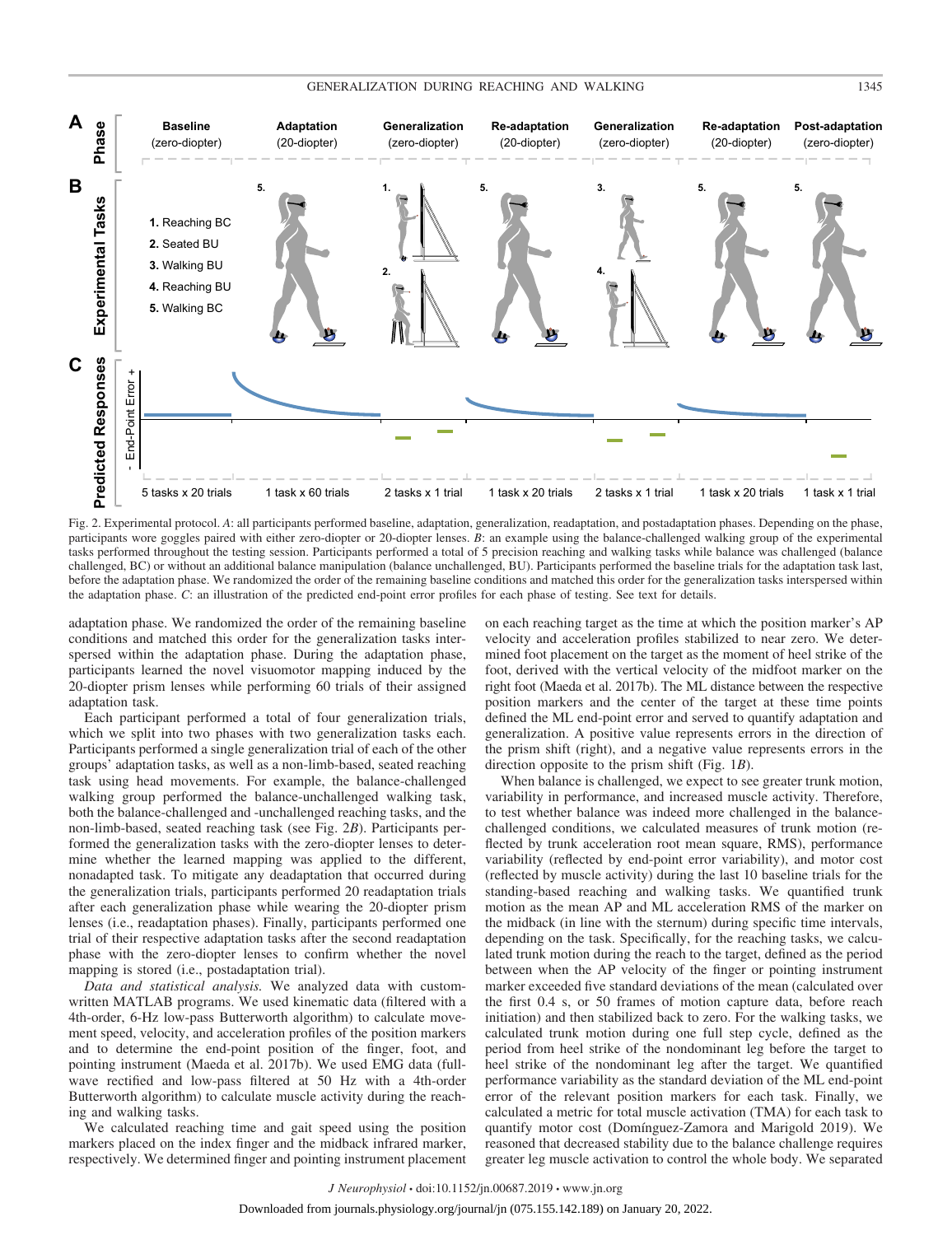the EMG data into the reaching and stepping time intervals mentioned above. We first calculated the muscle activation (MA) for each individual muscle:

$$
MA = \left(\frac{EMG_{Area}}{EMG_{Area8RT}}\right) \tag{1}
$$

where  $EMG<sub>Area</sub>$  is the area under the muscle profile during each time interval and  $EMG<sub>AreaSRT</sub>$  is the area under the ensemble-averaged profile, calculated by the trapezoid method, of the non-limb-based, seated reaching task. We reasoned that the seated reaching task would elicit the least amount of lower limb muscle activity and serve as a suitable (common) baseline to compare motor cost across standingbased reaching and walking tasks. To account for differences in muscle volume, we used normalized volume fraction values (see Supplementary Table 1 in Handsfield et al. 2014) to calculate a common weighting factor for each muscle (*i*) for all participants, such that the sum of the weight factors equated to 1:

weight factor<sub>i</sub>' = 
$$
\frac{\text{muscle volume}_i}{\sum_{i=1}^{8} \text{muscle volume}_i}
$$
 (2)

Finally, we calculated the TMA, using a weighted arithmetic mean:

$$
TMA = \sum_{i=1}^{8} weight factor'_{i} \times MA_{i}
$$
 (3)

where  $i$  is each muscle that is analyzed. We used this method to account for differences in muscle volume and their relative contribution to muscle activity, where high-volume muscles contribute more than low-volume muscles. To determine differences in trunk motion, performance variability, and motor cost, we used separate two-sample *t* tests to determine the differences in balance measures for the reaching and walking groups.

To determine whether the learned visuomotor mapping generalized to the nonadapted tasks, we performed separate one-tailed, paired *t* tests to compare the mean end-point error of the last 10 baseline trials of the task to the end-point error of the generalization trial for each nonadapted task. We used a one-tailed test since errors in the direction opposite to the learned prism shift (i.e., a negative aftereffect) indicate generalization. To quantify the magnitude of generalization, we calculated a generalization index:

generalization index = 
$$
\frac{(G_{i1} - B_{11})}{(P_{i2} - B_{12})} \times 100
$$
 (4)

where *i* is the initial trial of the particular phase; *l* is the mean of the last 10 trials of the particular phase; *B*, *G*, and *P* refer to the baseline, generalization, and postadaptation phases; 1 is the task for which transfer is being tested; and 2 is the adaptation task (Savin and Morton 2008). This measure calculates the percentage of learning (normalized by baseline performance) that is transferred to the nonadapted tasks, where 100% represents complete generalization. We used separate independent (2 tailed) *t* tests to compare the magnitude of generalization between the different balance conditions for the reaching and walking tasks.

We used JMP 14 software (SAS Institute Inc., Cary, NC) with an  $\alpha$  level of 0.05 for all statistical analyses. For ANOVAs, we used Tukey's post hoc tests when we found significant main effects of task.

#### **RESULTS**

Four groups of participants adapted to a novel visuomotor mapping induced by prism lenses while performing either a precision reaching or walking task, with or without an additional balance manipulation. We assessed how challenging balance during the standing-based reaching and walking tasks affected the generalization of learned sensorimotor mappings across different balance conditions for the same task (e.g.,

generalization from the balance-unchallenged to the balancechallenged walking task and vice versa). We also tested the generalizability of learning across different tasks (e.g., from balance-unchallenged reaching to balance-unchallenged walking).

*Our manipulation successfully challenges balance.* To confirm that maintaining balance is more challenging in the balance-challenged conditions, we calculated measures of trunk motion, task performance variability, and motor cost during the last 10 trials of the baseline phases for the standing-based reaching and walking tasks. The results are illustrated in Fig. 3. Separate two-sample *t* tests showed that the balance-challenged conditions had significantly greater trunk motion in the AP (reaching:  $t_{46} = 3.8$ ,  $P = 0.0003$ ; walking:  $t_{46} = 5.3$ ,  $P =$ 3.429e-6) and ML (reaching:  $t_{46} = 2.3$ ,  $P = 0.028$ ; walking:  $t_{46} = 5.1$ ,  $P = 5.727e-6$ ) dimensions. Similarly, we found significantly greater performance variability (reaching:  $t_{46}$  = 2.8,  $P = 0.007$ ; walking:  $t_{46} = 5.1$ ,  $P = 7.399e-6$ ) in the balance-challenged conditions. Finally, the balance-challenged groups showed increased motor cost compared with the balance-unchallenged groups for both tasks (reaching:  $t_{46} = 5.8$ ,  $P = 5.612$ e-7; walking:  $t_{46} = 3.2$ ,  $P = 0.003$ ). This is also evident in Figs. 4 and 5. Thus the rubber hemispheres worn under the feet successfully challenged balance during both standing and walking.

*Challenging balance does not impair the ability to adapt to the prisms.* Participants in all groups performed each task without making online corrections. We verified the absence of sudden changes in marker trajectory by analyzing the displacement and velocity profiles of the markers placed on the finger, midfoot, and pointing instrument (Maeda et al. 2017b). For the standing-based reaching tasks, we did not detect significant differences in the average reaching times during the adaptation phase  $(t_{22} = 0.2, P = 0.847)$  between the balance-unchallenged  $(0.49 \pm 0.1 \text{ s})$  and the balance-challenged  $(0.48 \pm 0.1 \text{ s})$ groups. Similarly, we did not detect a significant difference in average gait speed between walking groups during adaptation (balance unchallenged:  $1.33 \pm 0.13$  m/s; balance challenged:  $1.22 \pm 0.19$  m/s;  $t_{22} = 1.6$ ,  $P = 0.133$ ). Furthermore, we found no significant differences in reaching times ( $F_{3,44} = 0.02$ ,  $P =$ 0.996) and gait speeds  $(F_{3,44} = 0.8, P = 0.155)$  between baseline and adaptation phases or balance condition.

Figure 4 illustrates the finger trajectory as well as leg muscle activity during a late baseline trial and the first adaptation phase trial during the standing-based reaching task. Representative participants from the reaching balance-unchallenged and reaching balance-challenged groups are shown. Figure 5 illustrates the foot trajectory as well as leg muscle activity during a late baseline trial and the first adaptation phase trial during the precision walking task. Representative participants from the walking balance-unchallenged and walking balance-challenged groups are shown.

Upon initial exposure to the 20-diopter (rightward shifting) prism lenses, participants showed a large, rightward deviation in limb placement to the target for the reaching (balance unchallenged:  $53.5 \pm 18.2$  mm, balance challenged:  $49.9 \pm 18.1$ mm) and walking (balance unchallenged:  $283.6 \pm 36.2$  mm, balance challenged:  $263.5 \pm 44.6$  mm) tasks. The end-point error gradually returned to near-baseline levels as the participants adapted to the prisms. We found no significant differences in the mean end-point error of the last five trials between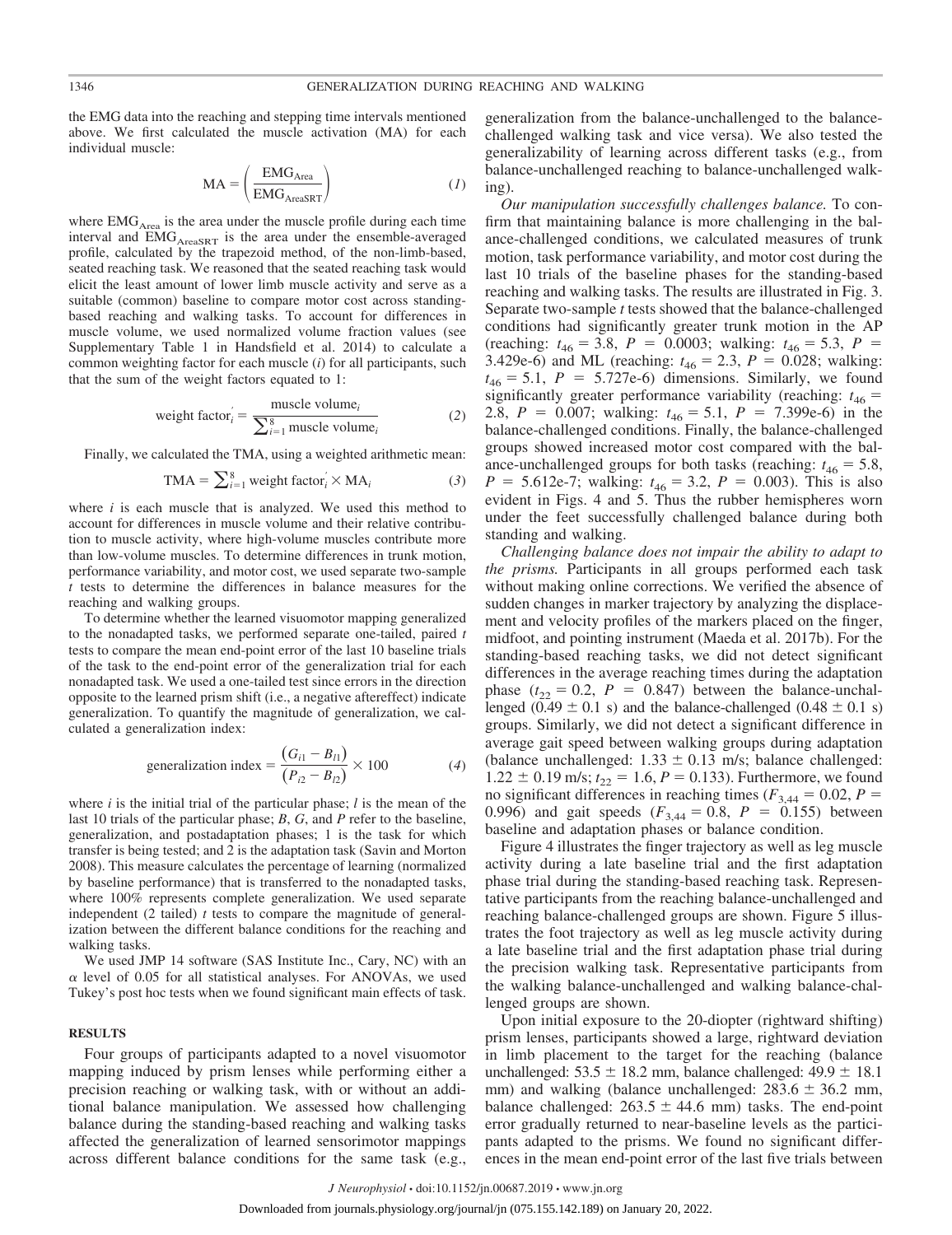

Fig. 3. Balance measures. The effects of our balance manipulation on trunk motion (reflected by trunk acceleration root mean square, RMS), performance variability (reflected by limb end-point error variability), and motor cost (reflected by muscle activity) during the last 10 baseline trials for the standing-based reaching tasks (*A*) and walking tasks (*B*). Data are represented as means  $\pm$  SE. \*Values significantly different from each other (*P* < 0.05).

each adaptation phase for the reaching (balance unchallenged:  $F_{2,33} = 0.07$ ,  $P = 0.935$ , balance challenged:  $F_{2,33} = 0.4$ ,  $P =$ 0.682) and walking (balance unchallenged:  $F_{2,33} = 0.2$ ,  $P =$ 0.795, balance challenged:  $F_{2,33} = 0.03$ ,  $P = 0.968$ ) groups. After the adaptation phases, removal of the prism lenses resulted in a large end-point error to the left of the target (i.e., a negative aftereffect). Finally, we did not detect significant differences in the end-point error for the postadaptation trials between balance conditions for the reaching ( $t_{22} = 0.4$ ,  $P =$ 0.725) or walking  $(t_{22} = 0.3, P = 0.779)$  task. Taken together, these findings show that our balance manipulation did not impair adaptation to the novel, prism-induced visuomotor mapping.

*Challenging balance increases within-task generalization.* To determine whether the learned visuomotor mappings generalized within the same reaching task (e.g., from reaching balance-unchallenged to reaching balance-challenged), participants performed a single trial of the nonadapted reaching task with the zero-diopter lenses after adaptation. To assess generalization, we compared the mean end-point error of the last 10 baseline trials to the end-point error of the generalization trial for the nonadapted task. Errors in the direction opposite to the learned prism shift (i.e., a negative value) indicate generalization. We found that the balance-unchallenged reaching group generalized to the (nonadapted) balance-challenged reaching task ( $t_{11} = 5.4$ ,  $P = 0.0001$ ) and the balance-challenged reaching group  $(t_{11} = 7.8, P = 4.19e-6)$  generalized to the (nonadapted) balance-unchallenged reaching task (Fig. 6*A*). To assess the effect of challenging balance on generalization, we

compared the magnitude of generalization across balance conditions for each reaching task using our generalization index. This measure calculates the percentage of learning that is generalized to the nonadapted tasks, where 100% represents complete generalization. We found that whereas the balanceunchallenged group generalized ~47% to the balance-challenged task, the balance-challenged group generalized ~83% to the balance-unchallenged task. According to the generalization index, the balance-challenged reaching group showed significantly greater percent generalization ( $t_{22} = 3.9$ ,  $P = 0.0008$ ) compared with the balance-unchallenged reaching group (Fig. 6*B*).

The above pattern of generalization also held true for walking, in that both the balance-unchallenged group  $(t_{11} = 3.1,$  $P = 0.005$ ) and the balance-challenged group ( $t_{11} = 7.9$ ,  $P = 3.52e-6$ ) generalized to the nonadapted walking task (Fig. 7*A*). According to the generalization index, the balance-unchallenged group generalized ~54% to the balance-challenged task, whereas the balance-challenged group generalized  $\sim$ 102% to the balance-unchallenged task. Similar to the reaching groups, the balance-challenged walking group showed significantly greater percent generalization ( $t_{22} = 2.6$ ,  $P = 0.018$ ) (Fig. 7*B*). Thus challenging balance enhanced generalization for both the reaching and walking groups.

*The effects of challenging balance on across-task generalization.* As a secondary test of our hypothesis, we tested whether learning also generalizes across tasks (e.g., from balance-unchallenged reaching to balance-unchallenged walking). To answer this question, for each of our four groups we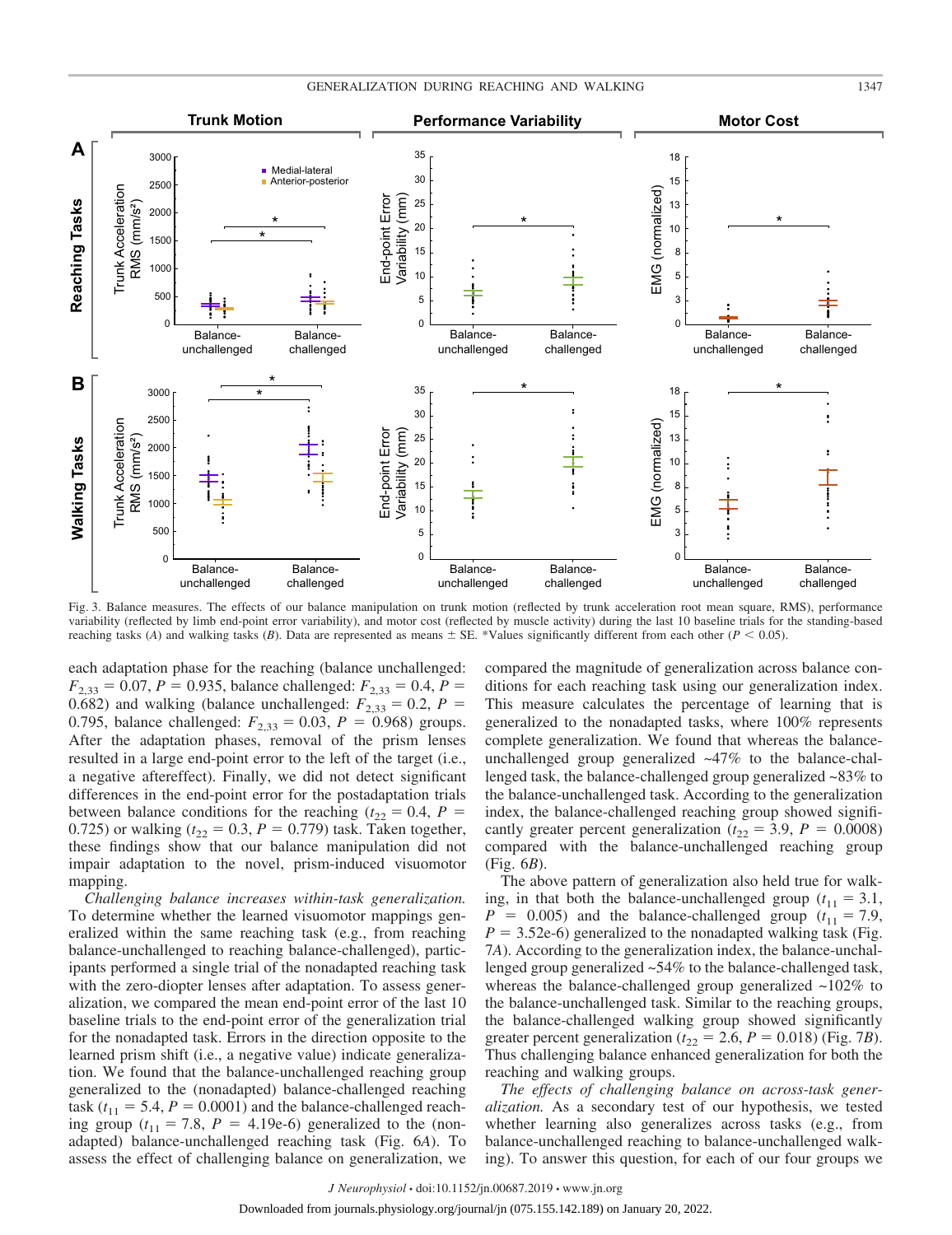

Fig. 4. Participant behavior during reaching. An illustration of finger trajectory (dashed line) and end-point placement relative to the target (black rectangle) as well as leg muscle activity during a late baseline trial and the first adaptation trial for the standing-based reaching tasks. Representative participant data from the balance-unchallenged (*A*) and balance-challenged (*B*) reaching groups are shown. Dashed arrows indicate medial-lateral end-point error during the adaptation trials. Bilateral muscle activity was recorded from the tibialis anterior (TA), medial gastrocnemius (MG), vastus lateralis (VL), and biceps femoris (BF) muscles, where L and R denote the left and right leg, respectively. a.u., Arbitrary units.

compared end-point error between the baseline and generalization phases of their nonadapted tasks. The results are summarized in Table 1 and illustrated in Fig. 8. First, we determined whether this was the case for the balance-unchallenged reaching group. Interestingly, this group was the only one to show significant generalization to the non-limb-based, seated reaching task  $(t_{11} = 3.2, P = 0.004)$ . However, the balance-unchallenged reaching group did not generalize to the balanceunchallenged ( $t_{11} = -0.4$ ,  $P = 0.638$ ) or balance-challenged  $(t_{11} = -0.3, P = 0.632)$  walking task. Second, we determined whether the balance-challenged reaching group generalized across tasks. Although this group generalized to the balanceunchallenged walking task  $(t_{11} = 3.7, P = 0.002)$ , it did not show significant generalization to the seated reaching  $(t_{11} = 0.5, P = 0.302)$  or balance-challenged walking  $(t_{11} = 0.7, P = 0.254)$  task. Third, we determined whether the balance-unchallenged walking group generalized across tasks.

This group generalized to the balance-challenged reaching task  $(t_{11} = 2.3; P = 0.020)$  but not to the seated  $(t_{11} = 1.7, P = 0.020)$ 0.063) or balance-unchallenged  $(t_{11} = -0.2, P = 0.575)$ reaching task. Finally, we determined whether the balancechallenged walking group generalized across tasks. This group generalized to the balance-challenged reaching task  $(t_{11} = 2.4,$  $P = 0.018$ ). However, we found no significant generalization to the seated reaching task  $(t_{11} = 1.6, P = 0.072)$  or the balance-unchallenged reaching task  $(t_{11} = -1.1, P = 0.846)$ . In summary, there is mixed evidence that suggests challenging balance increased generalization across the reaching and walking tasks.

### **DISCUSSION**

The ability to generalize movement to novel contexts is an important component of learning and contributes to an array of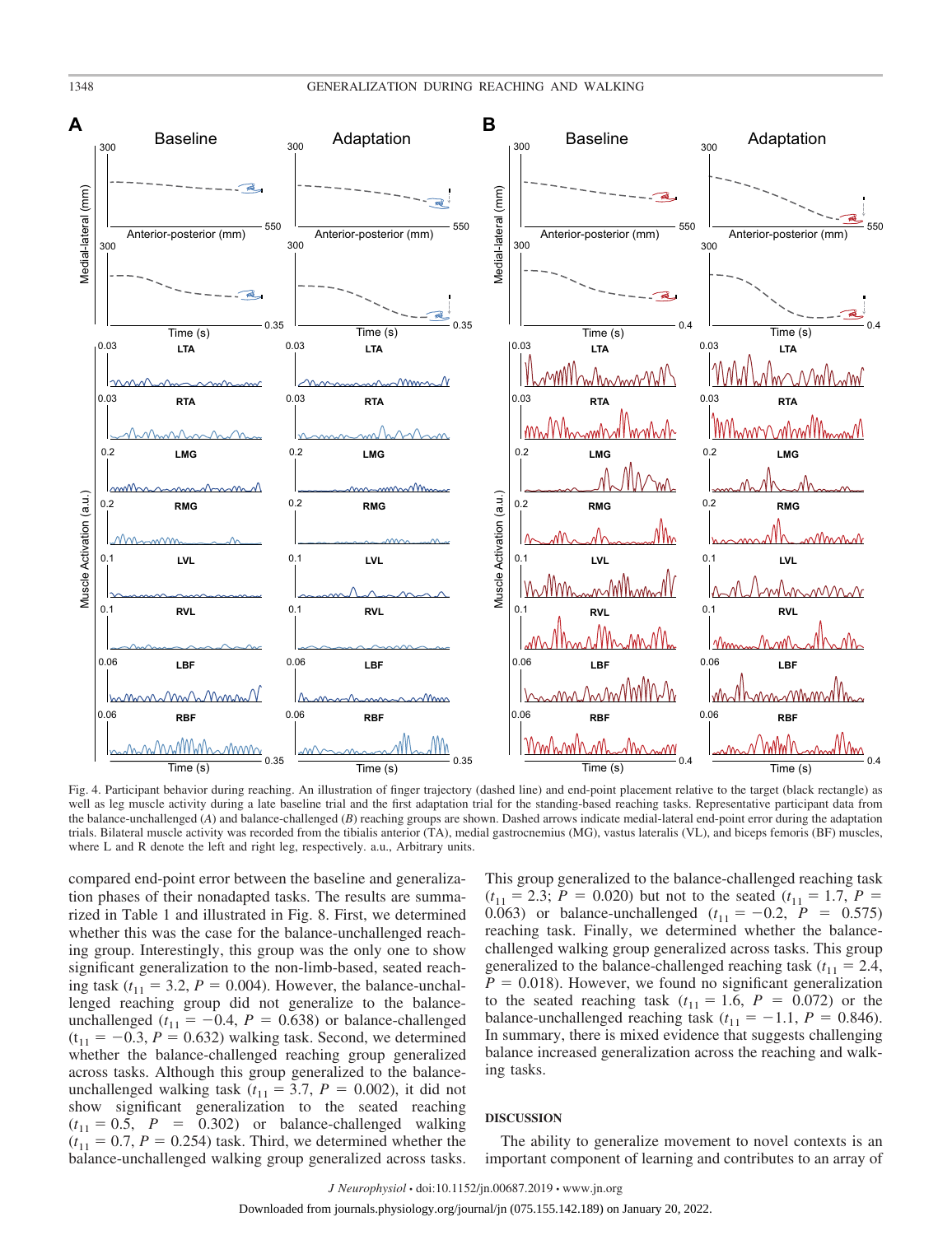

Fig. 5. Participant behavior during walking. An illustration of foot trajectories (dashed lines) and foot placement relative to the target (black bar), as well as leg muscle activity during a late baseline trial and the first adaptation trial for the precision walking tasks. Representative participant data from the balanceunchallenged (*A*) and balance-challenged (B) walking groups are shown. Data are presented over 2 strides (2 steps before the step to the target and 1 step after the target) and depict the moment of heel strike (denoted by the shoeprints) and stance phase for each leg (horizontal lines). Dashed arrows indicate the medial-lateral foot-placement error during the adaptation trials. Bilateral muscle activity was recorded from the tibialis anterior (TA), medial gastrocnemius (MG), vastus lateralis (VL), and biceps femoris (BF) muscles, where L and R denote the left and right leg, respectively. a.u., Arbitrary units.

skilled everyday motor behaviors. Here we tested the hypothesis that challenging balance during adaptation would increase generalization. We found that challenging balance resulted in greater generalization for both the reaching and walking tasks. These results suggest that the effects of challenging balance are not specific to the task but instead apply to motor learning more broadly. Thus it appears that challenging balance leads to a more generalizable model. Although we demonstrate strong evidence for this concept, the explanation for these findings is less clear. We discuss possible reasons below.

*Challenging balance may increase the value assigned to the learned internal model.* Challenging balance doubled the amount of generalization for both the reaching and walking tasks. One hypothesis for this enhanced generalization is that learning under balance-challenged conditions increases the value (or importance) assigned to the updated internal model. This change in assignment may result from the necessity to

control exacerbated motion of the body induced by the rubber hemispheres to maintain balance or may occur because of the perceived threat of falling and causing injury.

When balance is challenged, the effects that the motion of one body segment or limb has on the motion of another become more pronounced because of the interconnected nature of our musculoskeletal system. Consequently, the nervous system requires better control over the body to maintain an upright position and to ensure successful task performance. This may increase the computational demand on the sensorimotor system as well as the mechanical and metabolic demand on the musculoskeletal system. Ultimately, decisions about movement control involve weighing the benefits of potential rewards (or penalties) associated with the task against the effort required to act (Gallivan et al. 2018). These decisions require an estimate of the value associated with allocating control to a given task (i.e., the expected value of control) to determine if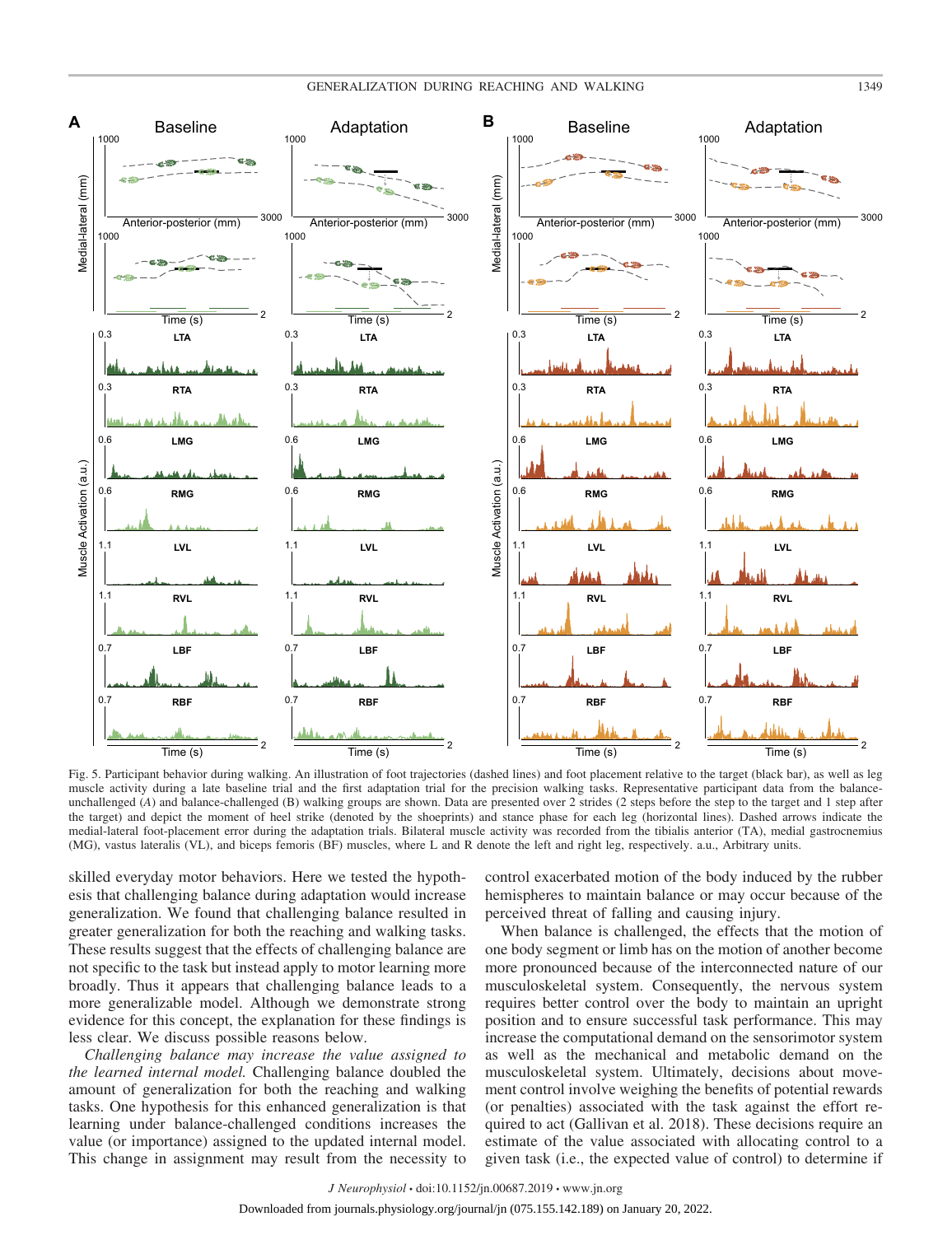

Fig. 6. Generalization within reaching tasks. *A*: the effects of challenging balance on generalization to the nonadapted reaching task. Here we compared the mean end-point error of the last 10 baseline trials to the end-point error of the generalization trial for the nonadapted task. The balance-unchallenged reaching group generalized to the nonadapted, balance-challenged reaching task. Similarly, the balance-challenged reaching group generalized to the nonadapted, balance-unchallenged reaching task. *B*: the magnitude of generalization for the 2 reaching groups, calculated with the generalization index. Data are represented as means  $\pm$  SE. \*Values significantly different from each other ( $P < 0.05$ ).

it is worth pursuing (Rangel et al. 2008; Shenhav et al. 2013). The goal of our tasks was to hit a target with either the finger or the foot. In each case, the inability to minimize unwanted motion of the body would jeopardize the likelihood of success. Thus there is increased value in controlling balance.

Although we did not directly measure fear or anxiety, the increased risk of falling and injury during the balance-challenged tasks may have altered these emotions and thus also contributed to the generalization patterns observed for these groups. Perceived threat and fear of falling can significantly affect balance and gait (Adkin et al. 2002; Adkin and Carpenter 2018). There is also evidence suggesting that colliding with an obstacle during prism adaptation may facilitate subsequent generalization (Alexander et al. 2013). Similarly, Green et al. (2010) argue that arousal level, which reflects perceived risk and task difficulty, affects locomotor aftereffects experienced during walking on a stationary sled that was previously moving (also known as the "broken escalator phenomenon"). These studies suggest that perceived threat can modulate generalization.

In the present study, the perceived threat associated with the risk of falling during the balance-challenged tasks may have modified the value assigned to the model and altered the strategy used during generalization. From a safety perspective,

it is more important to get the right strategy when balance is challenged than it is to get the wrong strategy when balance is not challenged. Thus it is better to broadly generalize the learned balance-challenged strategy and not take the risk of selecting the wrong strategy. This is, to some extent, related to statistical decision theory in that our participants might have chosen to adopt a more conservative "just in case" approach to minimize the probability of being penalized for selecting the incorrect strategy (Trommershäuser et al. 2003). In these circumstances, participants are able to leverage their knowledge about a perturbation to consciously modify their motor performance. This notion is supported by recent research demonstrating that generalization is maximized around the intended location of an explicitly accessible motor plan (Day et al. 2016; McDougle et al. 2017). Furthermore, there is evidence to suggest that explicit components of learning generalize broadly across the workspace (Heuer and Hegele 2008, 2011).

Another possible contributing factor for the enhanced within-task generalization observed in our balance-challenged groups is that our balance manipulation might alter the assignment of errors experienced during adaptation. Previous research shows that solving the credit assignment problem is essential for sensorimotor recalibration and that changes in the assignment of errors can modulate generalization (Berniker and Kording



Fig. 7. Generalization within walking tasks. *A*: the effects of challenging balance on generalization to the nonadapted walking task. Here we compared the mean end-point error of the last 10 baseline trials to the end-point error of the generalization trial for the nonadapted task. The balance-unchallenged walking group generalized to the nonadapted, balance-challenged walking task. Similarly, the balance-challenged walking group generalized to the nonadapted, balance-unchallenged walking task. *B*: the magnitude of generalization for the 2 walking groups, calculated with the generalization index. Data are represented as means  $\pm$  SE. \*Values significantly different from each other  $(P < 0.05)$ .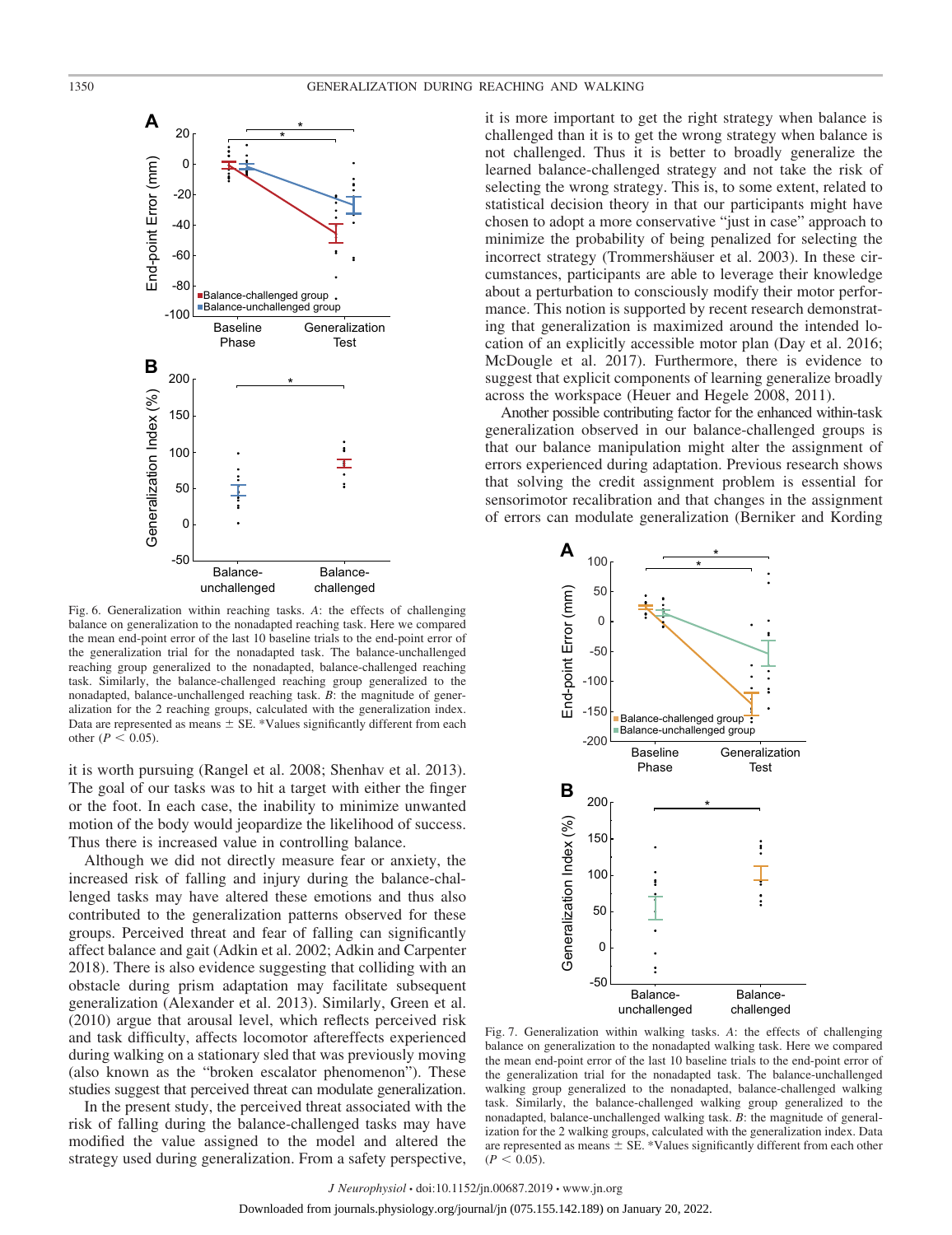| GI. $%$<br>GI, $%$<br><b>Generalization Task</b><br>Generalization, mm<br>Generalization, mm<br>Baseline, mm<br>P<br>Baseline, mm<br>Reaching groups<br>$4.5 \pm 2.5$<br>$5.9 \pm 2.9$<br>$13.6 \pm 1.6$<br>0.004<br>$4.0 \pm 3.0$<br>$17.9 \pm 7.1$<br>$6.1 \pm 9.4$<br>0.638<br>$8.1 \pm 4.8$<br>$-4.9 \pm 7.2$<br>$24.4 \pm 7.6$<br>$11.6 \pm 2.4$<br>$13.9 \pm 6.9$<br>$-8.3 \pm 15.5$<br>$2.1 \pm 4.9$<br>$15.5 \pm 4.2$<br>$6.2 \pm 5.9$<br>$17.0 \pm 6.9$<br>$-10.9 \pm 15.4$<br>0.632<br>$10.4 \pm 10.3$<br>Walking groups<br>$10.6 \pm 1.8$<br>$3.0 \pm 4.6$<br>0.063<br>$12.6 \pm 1.5$<br>$8.2 \pm 2.8$<br>$5.4 \pm 1.7$<br>$3.4 \pm 2.6$<br>$-0.2 \pm 3.2$<br>0.575<br>$-4.2 \pm 3.6$<br>$-2.8 \pm 2.2$<br>$-0.3 \pm 3.7$<br>$-4.1 \pm 1.6$<br>$-3.4 \pm 3.4$ |                             | <b>Balance Unchallenged</b> |                 |               |       | <b>Balance Challenged</b> |                 |               |       |
|--------------------------------------------------------------------------------------------------------------------------------------------------------------------------------------------------------------------------------------------------------------------------------------------------------------------------------------------------------------------------------------------------------------------------------------------------------------------------------------------------------------------------------------------------------------------------------------------------------------------------------------------------------------------------------------------------------------------------------------------------------------------------|-----------------------------|-----------------------------|-----------------|---------------|-------|---------------------------|-----------------|---------------|-------|
|                                                                                                                                                                                                                                                                                                                                                                                                                                                                                                                                                                                                                                                                                                                                                                          |                             |                             |                 |               |       |                           |                 |               | D     |
| Seated, nonlimb reaching<br>Balance-unchallenged walking<br>Balance-challenged walking<br>Seated, nonlimb reaching<br>Balance-unchallenged reaching                                                                                                                                                                                                                                                                                                                                                                                                                                                                                                                                                                                                                      |                             |                             |                 |               |       |                           |                 |               |       |
|                                                                                                                                                                                                                                                                                                                                                                                                                                                                                                                                                                                                                                                                                                                                                                          |                             |                             |                 |               |       |                           |                 |               | 0.302 |
|                                                                                                                                                                                                                                                                                                                                                                                                                                                                                                                                                                                                                                                                                                                                                                          |                             |                             |                 |               |       |                           |                 |               | 0.002 |
|                                                                                                                                                                                                                                                                                                                                                                                                                                                                                                                                                                                                                                                                                                                                                                          |                             |                             |                 |               |       |                           |                 |               | 0.254 |
|                                                                                                                                                                                                                                                                                                                                                                                                                                                                                                                                                                                                                                                                                                                                                                          |                             |                             |                 |               |       |                           |                 |               |       |
|                                                                                                                                                                                                                                                                                                                                                                                                                                                                                                                                                                                                                                                                                                                                                                          |                             |                             |                 |               |       |                           |                 |               | 0.072 |
|                                                                                                                                                                                                                                                                                                                                                                                                                                                                                                                                                                                                                                                                                                                                                                          |                             |                             |                 |               |       |                           |                 |               | 0.846 |
|                                                                                                                                                                                                                                                                                                                                                                                                                                                                                                                                                                                                                                                                                                                                                                          | Balance-challenged reaching | $-4.8 \pm 1.2$              | $-14.8 \pm 5.1$ | $8.7 \pm 4.2$ | 0.020 | $-3.9 \pm 1.8$            | $-12.7 \pm 4.1$ | $8.9 \pm 3.5$ | 0.018 |

| Table 1. |  | Across-task generalization |
|----------|--|----------------------------|
|----------|--|----------------------------|

Bold text denotes significant generalization ( $P < 0.05$ ). GI, generalization index;  $P$ ,  $P$  value.

2008; Fercho and Baugh 2014; Kluzik et al. 2008; Torres-Oviedo and Bastian 2012; Wilke et al. 2013). For example, previous research has concluded that errors within the natural range of movement variability are typically assigned to the person (i.e., produced by the body) and generalize beyond training, whereas unusual or abrupt errors are frequently attributed to an external source (i.e., produced by the environment) and are largely context dependent (Torres-Oviedo and Bastian 2012). By this logic, however, our balance-challenged groups should have demonstrated less generalization because they experience exaggerated movements during adaptation that should, in theory, be attributed to an external source (i.e., the rubber hemispheres). In contrast, we demonstrate that our balance-challenged groups exhibit significantly greater generalization compared with their balance-unchallenged counterparts. One possible explanation for our seemingly contradictory findings may relate to the nature of our balance manipulation. During our balance-challenged tasks, the direction and magnitude of the perturbation may be directly associated with the participant's own movement, since the rubber hemispheres are attached to their feet. As a result, this manipulation may shift the assignment of errors experienced during adaptation from the environment to the person, and they may attribute performance errors to their inability to produce accurate movements. Coupled with the increased necessity for greater control, this potential change in credit assignment toward errors in motor execution may favor context-independent adaptation and strengthen generalization across motor behaviors.

|                                         | <b>Generalization Tests</b> |               |                 |                 |               |  |  |  |
|-----------------------------------------|-----------------------------|---------------|-----------------|-----------------|---------------|--|--|--|
| <b>Adaptation</b><br><b>Groups</b><br>п |                             |               |                 | Ò.              |               |  |  |  |
|                                         |                             | 47.3<br>±7.4% | ns              | ns              | 17.8<br>±7.1% |  |  |  |
|                                         | 83.8<br>± 5.7%              |               | 24.6<br>±7.1%   | ns              | ns            |  |  |  |
|                                         | ns                          | 8.6<br>± 3.5% |                 | 54.7<br>± 15.8% | ns            |  |  |  |
| υ                                       | <b>ns</b>                   | 8.9<br>± 4.2% | 102.3<br>± 9.6% |                 | ns            |  |  |  |

Fig. 8. Generalization summary. A summary diagram of the significant within- and acrosstask generalization. The % values represent the magnitude of generalization, calculated with the generalization index (means  $\pm$  SD). ns, Nonsignificant.

*J Neurophysiol* • doi:10.1152/jn.00687.2019 • www.jn.org

Downloaded from journals.physiology.org/journal/jn (075.155.142.189) on January 20, 2022.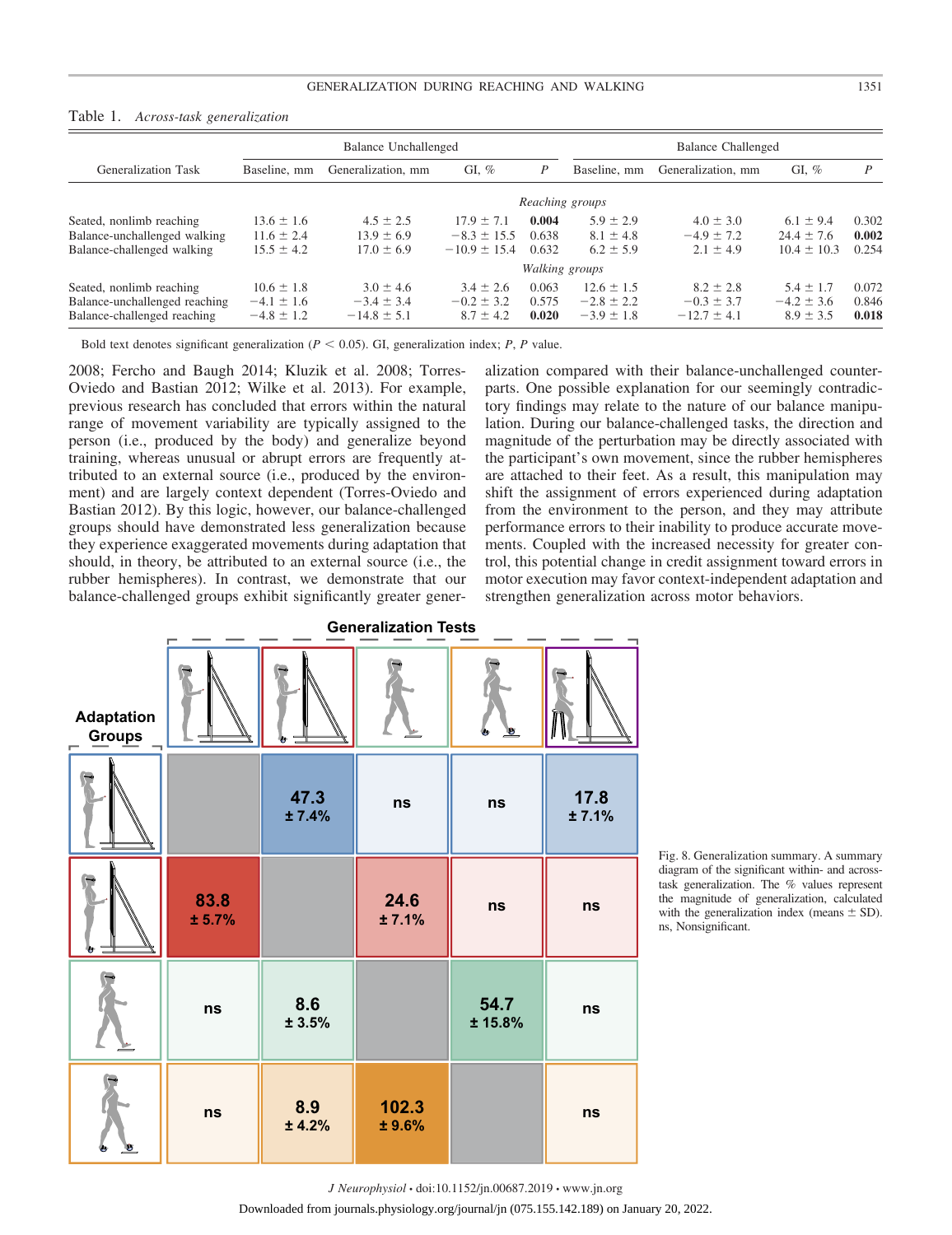Prisms induce a visuo-proprioceptive mismatch, and as such adaptation entails some combination of remapping these sensory signals with motor signals responsible for reestablishing movement accuracy (Hay and Pick 1966; Petitet et al. 2018; Redding and Wallace 1988). What role, if any, does sensory information play in the improved generalization of our balance-challenged groups? Although we did not design our experiment to address this question, we can still speculate as to a possible answer. Our balance manipulation led to greater upper body motion and limb movement variability relative to the balance-unchallenged condition. Increased upper body motion would result in greater optic flow as well as greater activation in vestibular organs. The exaggerated body motion, in conjunction with the increased limb movement variability, would also alter proprioceptive feedback during the adaptation. One future testable hypothesis is that heightened activity in visual, vestibular, and proprioceptive pathways facilitates the formation of a more comprehensive internal model, which in turn enhances generalization.

The greater necessity for control, combined with the greater risk of falling, may increase recruitment of certain brain areas. Indeed, neuroimaging studies show that coordinated movement involves a distributed network of brain activity that may be increased during more complex tasks (Debaere et al. 2001; Hülsdünker et al. 2015, 2016; Swinnen 2002). For example, overall activity in the supplementary motor area, cingulate motor cortex, premotor cortex, primary motor cortex, somatosensory cortex, and cerebellum during tasks that require across-limb coordination exceeds that observed during isolated limb movements (Debaere et al. 2001). Furthermore, challenging balance during standing results in greater electroencephalography spectral power within certain frequencies across many different cortical regions (Hülsdünker et al. 2015, 2016). In conjunction, perceived threat may contribute to broader behavioral generalization through the recruitment of brain areas that mediate negative reinforcers and respond to aversive stimuli, such as the ventral striatum and the amygdala (Armony et al. 1997; Bromberg-Martin et al. 2010; Jensen et al. 2003; Taub and Mintz 2010; Tom et al. 2007). These changes in brain activity may reflect (or serve to reinforce) the value placed on the updated internal model. The anterior cingulate cortex is thought to contribute to the estimated value of control by integrating information about the expected payoff and cost related to allocating control to a given task (Shenhav et al. 2013). Interestingly, this region is one of several that show greater theta band spectral power with a loss of balance during walking (Sipp et al. 2013). One potential future direction of our work is to determine how changes in brain activity during our tasks relates to the observed generalization patterns.

Taken together, the necessity to control exacerbated body motions and the perceived threat associated with the balancechallenged conditions may each contribute—to varying degrees—to generalization. Each of these contributions may accomplish this by altering the learning process and increasing the value assigned to the internal model formed during adaptation. As such, we propose that this greater-valued model increases generalization.

*Challenging balance modulates across-task generalization.* The reaching and walking groups showed bidirectional, withintask generalization. For example, the balance-challenged reaching group generalized to the balance-unchallenged reach-

ing task, and vice versa. These results are unsurprising and support the substantial amount of evidence demonstrating generalization among tasks that share similar movement characteristics (Carroll et al. 2014; Gandolfo et al. 1996; Ghahramani et al. 1996; Mattar and Ostry 2010; Morton et al. 2001; Thoroughman and Shadmehr 2000). Is there evidence that challenging balance affects generalization across different tasks (e.g., from reaching to walking, and vice versa)?

To compare the magnitude of generalization across tasks, we normalized the generalization trials to the participants' performance during baseline and used the postadaptation trial as an indication of how much each participant learned during adaptation (Savin and Morton 2008). One possible issue with this method is that the postadaptation trial was performed at the end of our protocol, after several adaptation phases, and therefore may not be a true reflection of adaptation. We based our protocol decision on a practical compromise to accommodate multiple across-task generalization trials (randomized) and based our generalization index decision to account for individual differences in learning. There are alternative ways to quantify generalization using the initial and final adaptation error to reflect learning (Carroll et al. 2014; Morton et al. 2001). As an additional test, we quantified generalization with these methods. Although our results are consistent, the percentage values were substantially higher (between 140% and 210%) when the adaptation trials were used to quantify learning. Furthermore, the magnitudes of the postadaptation trials in the present study are comparable to the results from previous studies from our laboratory (Maeda et al. 2017a). Given that our results do not depend on whether we use the postadaptation or adaptation trials as an indicator of learning, we argue that our choice of generalization index is both suitable and appropriate.

We show that challenging balance modulates generalization across reaching and walking tasks. For example, we found that the balance-challenged reaching group generalized to the balance-unchallenged walking task, whereas the balance-unchallenged reaching group did not generalize to either walking task (Table 1; Fig. 8). Both of the walking groups also showed small, but significant, generalization  $(-8%)$  to the balancechallenged reaching task. However, we found no difference between the two balance conditions. We reason that the lack of a significant contribution of the upper limbs during the walking tasks may have limited further generalization to the reaching tasks. In contrast, reaching to the target while balance was challenged required rigorous control of the lower limb and trunk muscles to counter this perturbation, maintain balance, and complete the task successfully. Thus the balance-challenged reaching task arguably requires the greatest interdependent control of the upper and lower limbs for task success, the benefits of which are reflected in the noteworthy generalization (~24%) to the balance-unchallenged walking task. We did not find significant generalization between the balance-unchallenged reaching and walking tasks, which contradicts the findings of Morton and Bastian (2004). These conflicting results may relate to the differences between the walking tasks being evaluated. For example, our study assessed adaptation during a precision walking task using end-point error whereas the other study measured the extent of lateral deviation along the walking path. Finally, we show that only the balanceunchallenged reaching group generalized to the non-limb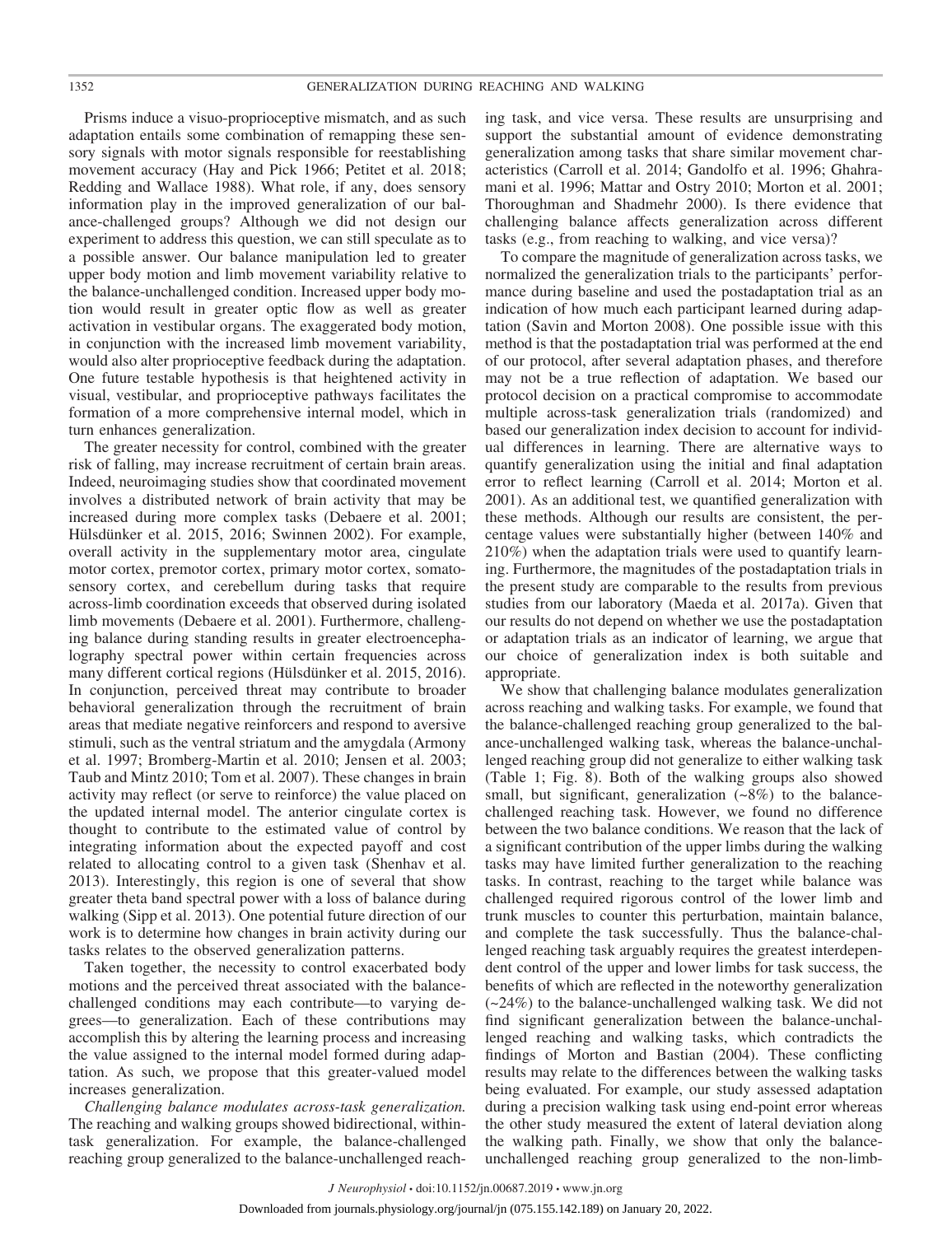based, seated reaching task. These findings support the results from Seidler et al. (2001) that showed that arm adaptation generalizes to a head pointing task. However, the reasons for the lack of significant generalization observed by the other groups are unclear. It is possible that our non-limb-based task was suboptimal for the purpose of comparing generalization across groups. Overall, given the pattern and limited extent of generalization across our reaching and walking tasks, it is clear that there are still other non-balance-related factors contributing to the transfer of learning.

*Conclusions.* Taken together, our results demonstrate that challenging balance enhances the degree to which visuomotor mappings generalize to untrained movements. We propose that challenging balance increases the value assigned to the internal model formed during learning, whether this be from a greater need to control motion at different body segments or from a greater perceived threat, thus making it more generalizable. Overall, our study demonstrates the significance of studying motor learning during unconstrained, natural behaviors.

## **GRANTS**

A grant from the Natural Sciences and Engineering Research Council of Canada (NSERC) to D.S.M. provided support for this study (Grant RGPIN-2014-04361). An NSERC postgraduate doctoral fellowship provided trainee support to A.B.

#### **DISCLOSURES**

No conflicts of interest, financial or otherwise, are declared by the authors.

#### **AUTHOR CONTRIBUTIONS**

A.B., J.M.D., and D.S.M. conceived and designed research; A.B. performed experiments; A.B. analyzed data; A.B., J.M.D., and D.S.M. interpreted results of experiments; A.B. prepared figures; A.B. and D.S.M. drafted manuscript; A.B., J.M.D., and D.S.M. edited and revised manuscript; A.B., J.M.D., and D.S.M. approved final version of manuscript.

#### **REFERENCES**

- **Adkin AL, Carpenter MG.** New insights on emotional contributions to human postural control. *Front Neurol* 9: 789, 2018. doi[:10.3389/fneur.2018.](https://doi.org/10.3389/fneur.2018.00789) [00789.](https://doi.org/10.3389/fneur.2018.00789)
- **Adkin AL, Frank JS, Carpenter MG, Peysar GW.** Fear of falling modifies anticipatory postural control. *Exp Brain Res* 143: 160 –170, 2002. doi[:10.](https://doi.org/10.1007/s00221-001-0974-8) [1007/s00221-001-0974-8.](https://doi.org/10.1007/s00221-001-0974-8)
- **Alexander MS, Flodin BW, Marigold DS.** Changes in task parameters during walking prism adaptation influence the subsequent generalization pattern. *J Neurophysiol* 109: 2495–2504, 2013. doi[:10.1152/jn.00810.2012.](https://doi.org/10.1152/jn.00810.2012)
- **Armony JL, Servan-Schreiber D, Romanski LM, Cohen JD, LeDoux JE.** Stimulus generalization of fear responses: effects of auditory cortex lesions in a computational model and in rats. *Cereb Cortex* 7: 157–165, 1997. doi[:10.1093/cercor/7.2.157.](https://doi.org/10.1093/cercor/7.2.157)
- **Balitsky Thompson AK, Henriques DY.** Visuomotor adaptation and intermanual transfer under different viewing conditions. *Exp Brain Res* 202: 543–552, 2010. doi[:10.1007/s00221-010-2155-0.](https://doi.org/10.1007/s00221-010-2155-0)
- **Berniker M, Kording K.** Estimating the sources of motor errors for adaptation and generalization. *Nat Neurosci* 11: 1454 –1461, 2008. doi[:10.1038/](https://doi.org/10.1038/nn.2229) [nn.2229.](https://doi.org/10.1038/nn.2229)
- **Berniker M, Mirzaei H, Kording KP.** The effects of training breadth on motor generalization. *J Neurophysiol* 112: 2791–2798, 2014. doi[:10.1152/](https://doi.org/10.1152/jn.00615.2013) in.00615.2013.
- **Brainard DH.** The psychophysics toolbox. *Spat Vis* 10: 433– 436, 1997. doi[:10.](https://doi.org/10.1163/156856897X00357) [1163/156856897X00357.](https://doi.org/10.1163/156856897X00357)
- **Bromberg-Martin ES, Matsumoto M, Hikosaka O.** Dopamine in motivational control: rewarding, aversive, and alerting. *Neuron* 68: 815– 834, 2010. doi[:10.1016/j.neuron.2010.11.022.](https://doi.org/10.1016/j.neuron.2010.11.022)
- **Carroll TJ, Poh E, de Rugy A.** New visuomotor maps are immediately available to the opposite limb. *J Neurophysiol* 111: 2232–2243, 2014. doi[:10.1152/jn.](https://doi.org/10.1152/jn.00042.2014) [00042.2014.](https://doi.org/10.1152/jn.00042.2014)
- **Choi JT, Bastian AJ.** Adaptation reveals independent control networks for human walking. *Nat Neurosci* 10: 1055–1062, 2007. doi[:10.1038/nn1930.](https://doi.org/10.1038/nn1930)
- **Day KA, Roemmich RT, Taylor JA, Bastian AJ.** Visuomotor learning generalizes around the intended movement. *eNeuro* 3: ENEURO.0005- 16.2016, 2016. doi[:10.1523/ENEURO.0005-16.2016.](https://doi.org/10.1523/ENEURO.0005-16.2016)
- **Debaere F, Swinnen SP, Béatse E, Sunaert S, Van Hecke P, Duysens J.** Brain areas involved in interlimb coordination: a distributed network. *Neuroimage* 14: 947–958, 2001. doi[:10.1006/nimg.2001.0892.](https://doi.org/10.1006/nimg.2001.0892)
- **Domínguez-Zamora FJ, Marigold DS.** Motor cost affects the decision of when to shift gaze for guiding movement. *J Neurophysiol* 122: 378 –388, 2019. doi[:10.1152/jn.00027.2019.](https://doi.org/10.1152/jn.00027.2019)
- Fercho K, Baugh LA. It's too quick to blame myself—the effects of fast and slow rates of change on credit assignment during object lifting. *Front Hum Neurosci* 8: 554, 2014. doi[:10.3389/fnhum.2014.00554.](https://doi.org/10.3389/fnhum.2014.00554)
- **Gallivan JP, Chapman CS, Wolpert DM, Flanagan JR.** Decision-making in sensorimotor control. *Nat Rev Neurosci* 19: 519 –534, 2018. doi[:10.1038/](https://doi.org/10.1038/s41583-018-0045-9) [s41583-018-0045-9.](https://doi.org/10.1038/s41583-018-0045-9)
- **Gandolfo F, Mussa-Ivaldi FA, Bizzi E.** Motor learning by field approximation. *Proc Natl Acad Sci USA* 93: 3843–3846, 1996. doi[:10.1073/pnas.93.](https://doi.org/10.1073/pnas.93.9.3843) [9.3843.](https://doi.org/10.1073/pnas.93.9.3843)
- **Ghahramani Z, Wolpert DM, Jordan MI.** Generalization to local remappings of the visuomotor coordinate transformation. *J Neurosci* 16: 7085– 7096, 1996. doi[:10.1523/JNEUROSCI.16-21-07085.1996.](https://doi.org/10.1523/JNEUROSCI.16-21-07085.1996)
- **Green DA, Bunday KL, Bowen J, Carter T, Bronstein AM.** What does autonomic arousal tell us about locomotor learning? *Neuroscience* 170: 42–53, 2010. doi[:10.1016/j.neuroscience.2010.06.079.](https://doi.org/10.1016/j.neuroscience.2010.06.079)
- **Handsfield GG, Meyer CH, Hart JM, Abel MF, Blemker SS.** Relationships of 35 lower limb muscles to height and body mass quantified using MRI. *J Biomech* 47: 631– 638, 2014. doi[:10.1016/j.jbiomech.2013.12.002.](https://doi.org/10.1016/j.jbiomech.2013.12.002)
- Hay JC, Pick HL Jr. Visual and proprioceptive adaptation to optical displacement of the visual stimulus. *J Exp Psychol* 71: 150 –158, 1966. doi[:10.1037/](https://doi.org/10.1037/h0022611) [h0022611.](https://doi.org/10.1037/h0022611)
- **Heuer H, Hegele M.** Adaptation to visuomotor rotations in younger and older adults. *Psychol Aging* 23: 190 –202, 2008. doi[:10.1037/0882-7974.23.1.190.](https://doi.org/10.1037/0882-7974.23.1.190)
- **Heuer H, Hegele M.** Generalization of implicit and explicit adjustments to visuomotor rotations across the workspace in younger and older adults. *J Neurophysiol* 106: 2078 –2085, 2011. doi[:10.1152/jn.00043.2011.](https://doi.org/10.1152/jn.00043.2011)
- **Huang VS, Haith A, Mazzoni P, Krakauer JW.** Rethinking motor learning and savings in adaptation paradigms: model-free memory for successful actions combines with internal models. *Neuron* 70: 787– 801, 2011. doi[:10.](https://doi.org/10.1016/j.neuron.2011.04.012) [1016/j.neuron.2011.04.012.](https://doi.org/10.1016/j.neuron.2011.04.012)
- **Hülsdünker T, Mierau A, Neeb C, Kleinöder H, Strüder HK.** Cortical processes associated with continuous balance control as revealed by EEG spectral power. *Neurosci Lett* 592: 1–5, 2015. doi[:10.1016/j.neulet.2015.02.](https://doi.org/10.1016/j.neulet.2015.02.049) [049.](https://doi.org/10.1016/j.neulet.2015.02.049)
- **Hülsdünker T, Mierau A, Strüder HK.** Higher balance task demands are associated with an increase in individual alpha peak frequency. *Front Hum Neurosci* 9: 695, 2016. doi[:10.3389/fnhum.2015.00695.](https://doi.org/10.3389/fnhum.2015.00695)
- **Jensen J, McIntosh AR, Crawley AP, Mikulis DJ, Remington G, Kapur S.** Direct activation of the ventral striatum in anticipation of aversive stimuli. *Neuron* 40: 1251–1257, 2003. doi[:10.1016/S0896-6273\(03\)00724-4.](https://doi.org/10.1016/S0896-6273(03)00724-4)
- **Kleiner M, Brainard D, Pelli D, Ingling A, Murray R, Broussard C.** What's new in Psychtoolbox-3. *Perception* 36: 1–16, 2007.
- **Kluzik J, Diedrichsen J, Shadmehr R, Bastian AJ.** Reach adaptation: what determines whether we learn an internal model of the tool or adapt the model of our arm? *J Neurophysiol* 100: 1455–1464, 2008. doi[:10.1152/jn.90334.](https://doi.org/10.1152/jn.90334.2008) [2008.](https://doi.org/10.1152/jn.90334.2008)
- **Krakauer JW, Pine ZM, Ghilardi MF, Ghez C.** Learning of visuomotor transformations for vectorial planning of reaching trajectories. *J Neurosci* 20: 8916 – 8924, 2000. doi[:10.1523/JNEUROSCI.20-23-08916.2000.](https://doi.org/10.1523/JNEUROSCI.20-23-08916.2000)
- **Krishnan C, Ranganathan R, Tetarbe M.** Interlimb transfer of motor skill learning during walking: no evidence for asymmetric transfer. *Gait Posture* 56: 24 –30, 2017. doi[:10.1016/j.gaitpost.2017.04.032.](https://doi.org/10.1016/j.gaitpost.2017.04.032)
- **Maeda RS, McGee SE, Marigold DS.** Consolidation of visuomotor adaptation memory with consistent and noisy environments. *J Neurophysiol* 117: 316 –326, 2017b. doi[:10.1152/jn.00178.2016.](https://doi.org/10.1152/jn.00178.2016)
- **Maeda RS, O'Connor SM, Donelan JM, Marigold DS.** Foot placement relies on state estimation during visually guided walking. *J Neurophysiol* 117: 480 – 491, 2017a. doi[:10.1152/jn.00015.2016.](https://doi.org/10.1152/jn.00015.2016)
- **Mattar AA, Ostry DJ.** Modifiability of generalization in dynamics learning. *J Neurophysiol* 98: 3321–3329, 2007. doi[:10.1152/jn.00576.2007.](https://doi.org/10.1152/jn.00576.2007)